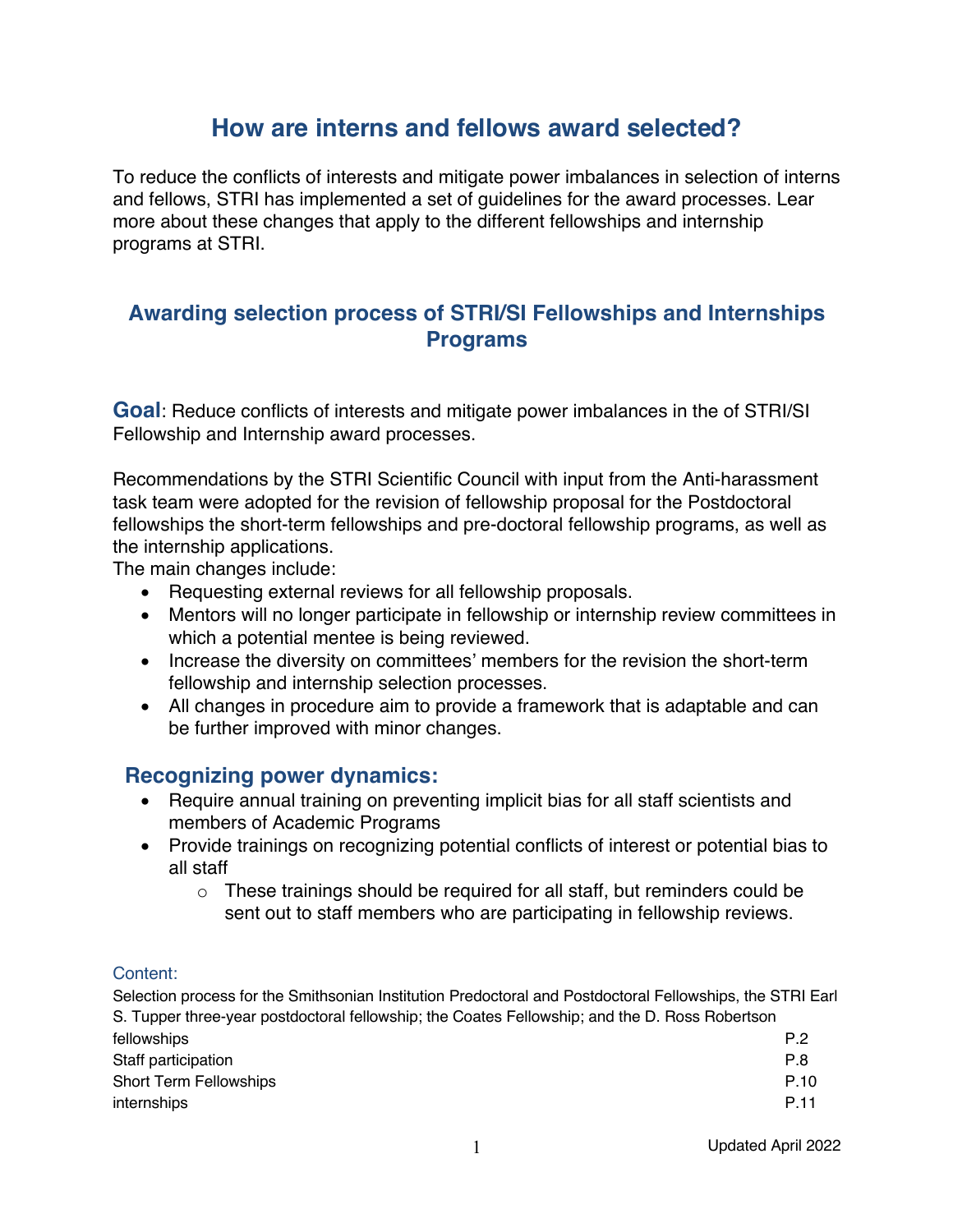**Selection process for the Smithsonian Institution Predoctoral and Postdoctoral Fellowships, the STRI Earl S. Tupper three-year postdoctoral fellowship; the Coates Fellowship; and the D. Ross Robertson fellowships for field research on neotropical shore-fishes, (when applicable)**

#### **1) Initial competitive / not competitive vote**

- a) Each proposal will be thoroughly reviewed by at least 3 reviewers, including:
	- i) The main advisor (**required** for the proposal to remain in future stages of review)
		- Main advisors must be current STRI staff scientists
	- ii) A co-advisor who is a STRI staff scientist (current or emeritus) or is a STRI Research Associate.
	- iii) At least one, preferably two, independent reviewers (e.g. reviewers that will not be involved in the research) that have expertise in the area of the proposal
		- The reviewing pool will typically include staff scientists, emeritus scientists, STRI research associates or former postdocs and outside colleagues where appropriate.
		- The spouse or de-facto partner of a main advisor is not considered an independent reviewer and also cannot serve as co-advisor to a proposal.
		- Applicants should be asked to recommend 3 potential reviewers on their application to assist Academic Programs in identifying independent reviewers.
			- (a) Former advisors (e.g. PhD advisor or committee members, postdoc advisors) of an applicant should not be considered independent reviewers although they may write letters of recommendation
		- Applicants may identify members of the STRI community that they would like to have excluded from consideration as a reviewer.
		- Academic Programs, in consultation with the Scientific Council, will identify a proposed list of reviewers for each proposal. Members of the Scientific Council who are themselves Main Advisors or Co-Advisors of an applicant will recuse themselves from discussion of potential independent reviewers for that applicant.
		- Academic Programs will circulate the proposed reviewers to the nominated main advisors, who may petition Academic Programs with alternatives if she or he believes that the nominated independent reviewers will not afford the candidate a suitably fair hearing. A justification of the need for an alternate reviewer must also be provided to Academic Programs.
- b) Reviews of all proposals (both competitive and noncompetitive) must be uploaded to SOLAA by the deadline provided by Academic Programs
	- i) All fields in SOLAA must be completed and all rankings must be justified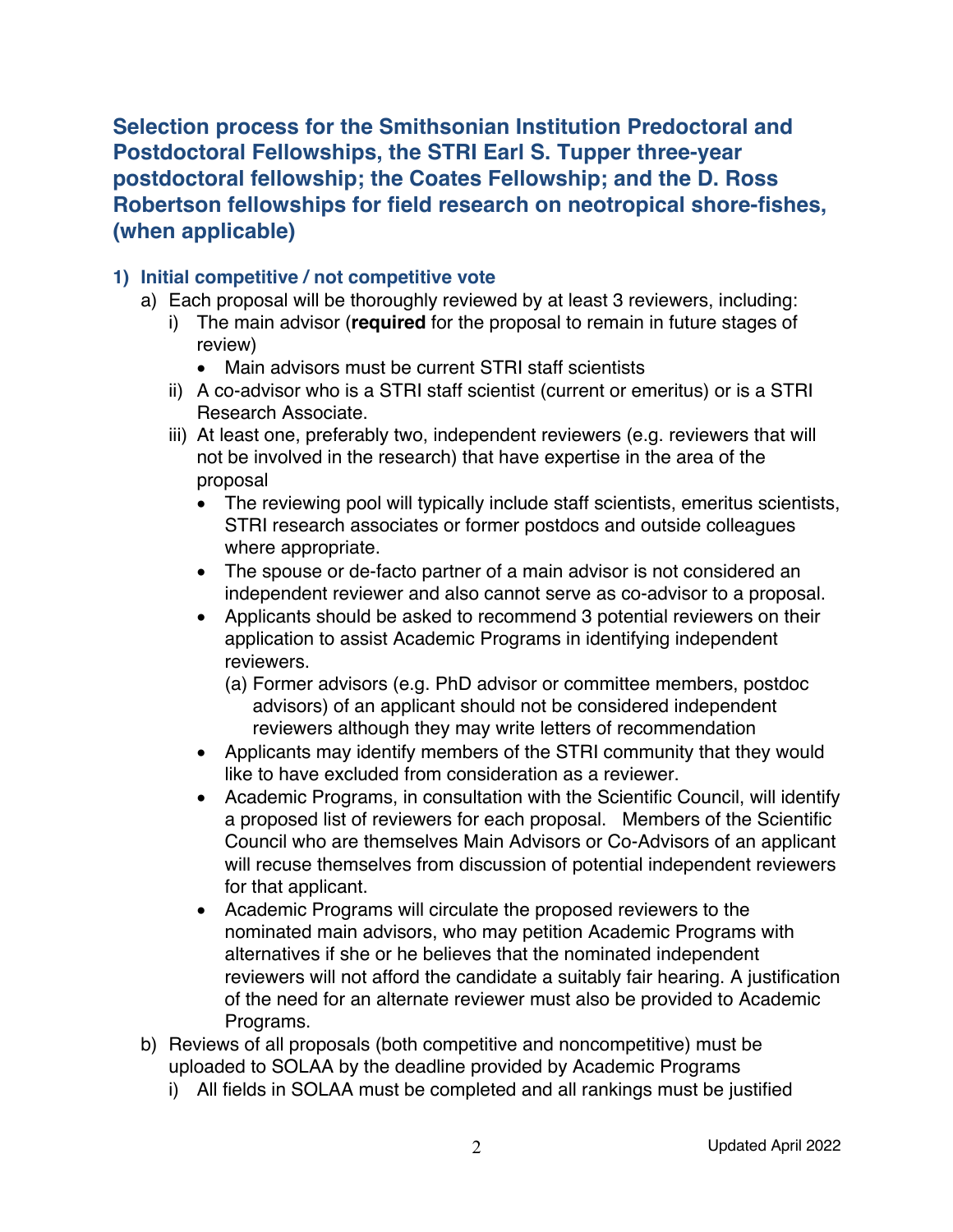- ii) In the "Comments/Feedback" section, all reviews must include:
	- A statement describing any assistance given to the applicant in preparing the proposal.
	- A statement regarding whether or not the reviewer anticipates being a collaborator on the research, contributing funding or technician support to the research
	- A statement describing any conflict of interest. Any previous collaboration with the applicant, including publications, grant proposals or funding, and mentorship, should be detailed in this section.
	- A self-evaluation of the reviewer's expertise and how well they feel they can evaluate the proposal (e.g., high level of expertise in all areas of the proposal, or just part – such as familiarity with the study organism or a particular technique employed).
- c) Any other current or emeritus staff scientist may choose to upload additional written comments to SOLAA on any proposal at any time during the review process. These comments will be treated as extra reviews and will be available to the rest of the staff.
- d) In order for a proposal to move forward, **the main advisor and at least one of the independent reviewers must rate it competitive (score of 4 or 5)**.
	- i) If the main advisor rates a proposal non-competitive but the co-advisor and at least one independent reviewer deems it competitive, the main advisor will be asked to justify their rating
	- ii) Similarly, if the main advisor rates a proposal competitive but the co-advisor does not, the co-advisor will be asked to justify their rating
- e) All reviews will be anonymized and provided to the applicant, upon request.
- f) Academic Programs will present the scientific staff with the complete list of competitive proposals that will be evaluated in Round 2.
- g) Main advisors may petition Academic Programs to have a proposal included in the final round if they feel strongly that a proposal merits consideration even if it did not receive two "competitive" votes. A statement of why the proposal merits further consideration must be included.

## 2) **Selection of finalists**

- a) All staff scientists will participate in review groups that will evaluate the proposals ranked as competitive in Round 1. If needed, Research Associates, emeritus scientists, staff members from other SI units, and former postdoctoral fellows can be included in the review groups to increase the breadth of expertise.
- b) Equal numbers of proposals will be randomly assigned to each review group by Academic Programs. For SI and Tupper/Coates fellowships, there will be three or four groups, depending on the number of proposals received.

i) Tupper/Coates fellowship applications will be evaluated together

c) Academic Programs, in collaboration with the Scientific Council, will assign each staff member to a review group and will balance the diversity of scientific expertise in each group, to the extent possible.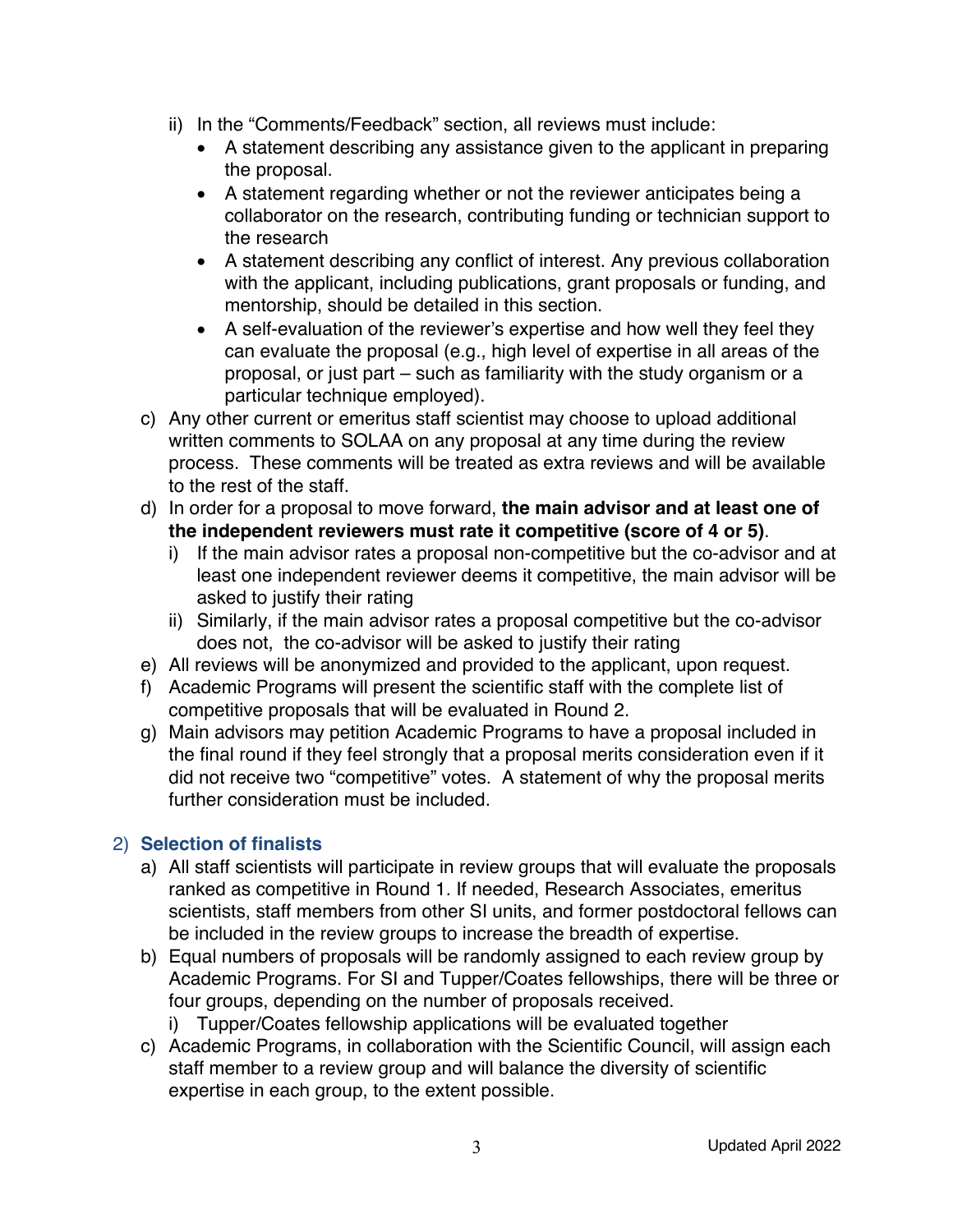- i) Main advisors, or other staff members with a conflict of interest, will be included in review groups in which they do not serve as the main advisor to any proposals.
- ii) In cases where conflicts of interest cannot be eliminated through group assignments, group members with conflicts will step out during the discussion of any proposals where they have a conflict of interest
- iii) For the Robertson fellowship, the committee(s) will include staff from both NMNH and STRI, as per the terms of the endowment.
- d) All review groups will meet at a designated date and time that will be announced, and a calendar invitation sent out, at least six months prior to the meeting date.
- e) Academic Programs will assign a committee chair to each group at least two weeks before the group meetings. The chair will have procedural responsibilities and will ensure that all proposals are given equal consideration.
	- i) The committee chair will assign 1-2 proposals to each committee member for which they will lead the discussion. The focus of the discussion should be strengths and weaknesses of the proposals.
- f) Prior to review group meetings, advisors may add additional comments to SOLAA to respond to comments by other reviewers or provide more background information.
- g) Staff will read the subset of proposals assigned to their review group prior to the group meeting.
- h) Review groups will meet in-person and discuss each proposal assigned to their group. After review of all proposals, committee members will vote by anonymous ballot and provide ranks of the top 3 proposals (scores 3-2-1, with all other proposals receiving a score of 0). These rankings will be compiled by the committee chair, reviewed by the group, and all proposals will be assigned to one of three categories: Top priority for funding, fund if possible, not a priority for funding.
	- i) A rubric using a set of defined categories (see sample rubric below) may be used at this stage to assist in the ranking process.
- i) For SI proposals, a maximum of three proposals may be advanced by each review group as "top priority for funding".
	- i) Proposals included in the "Fund if possible" category should be ranked based on the votes they received. Proposals with top rankings in this group are considered alternates that may be evaluated in the final round of fellowship review if three proposals are not advanced by all review groups
- j) As panel review of Tupper and Coates fellowship applications will happen in concert, two proposals may be advanced by each review group as "top priority for funding".
	- i) Proposals included in the "Fund if possible" category should be ranked based on the votes they received. Proposals with top rankings in this group are considered alternates that may be evaluated in the final round of fellowship review if two proposals are not advanced by all review groups.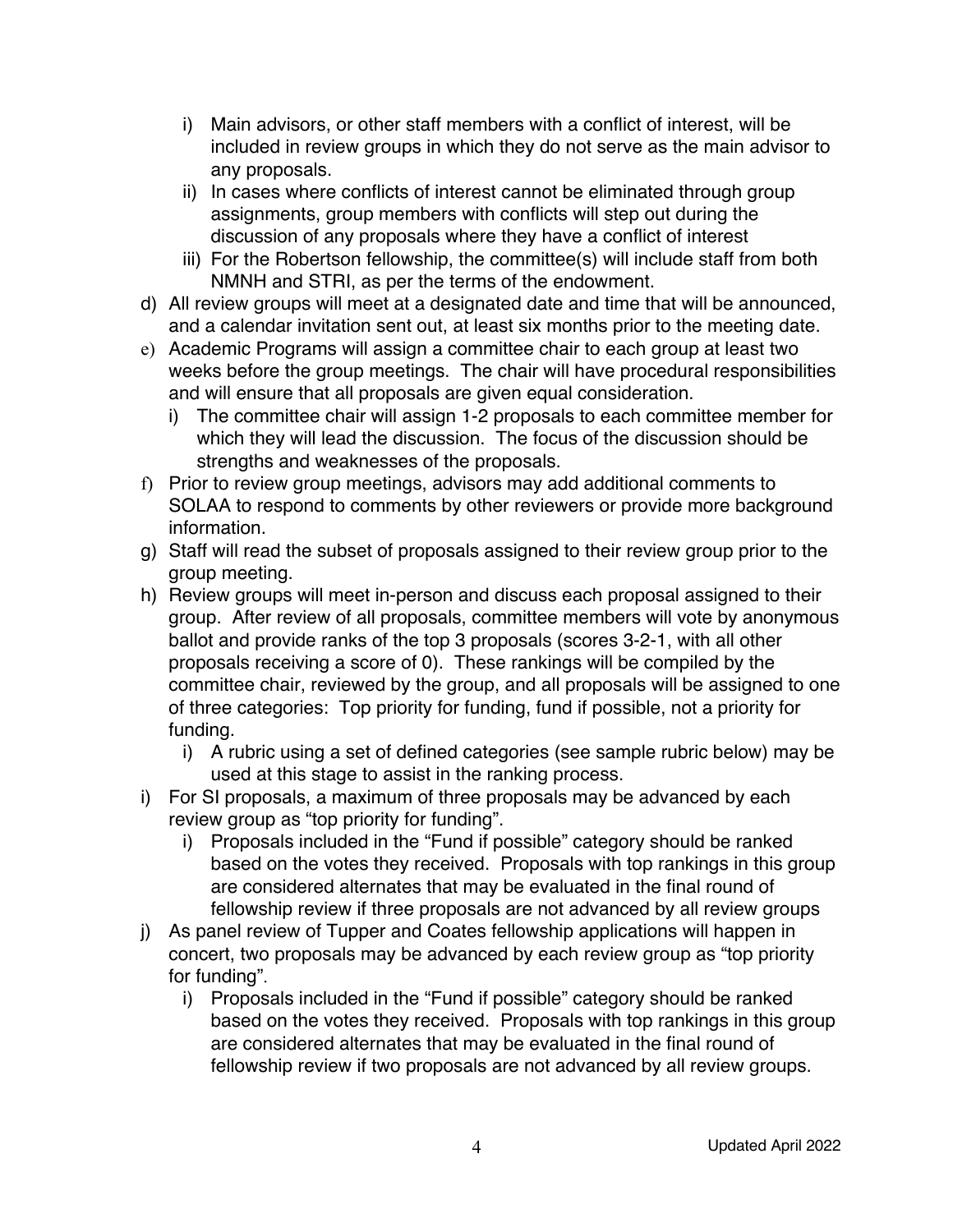- k) A short panel summary, including the elements highlighted in the review rubric (see below), will be prepared for all proposals. Staff members who lead the discussion of each proposal will prepare these summaries which will be based on the group discussion of each proposal. Panel chairs will collate all panel summaries.
- l) Panel summaries and rankings of all proposals will be forwarded to Academic Programs who will share them with members of the committee participating in the final awards meeting.

### **3) Awarding of Fellowships – SI Fellowships**

- a) A final committee of at least **five** staff scientists and one external member will be appointed by the STRI Director in consultation with Academic Programs and the Scientific Council.
- b) This committee will be newly selected each Fellowship cycle and, in general, people who serve in one year will be excluded from serving the following year (unless this is necessary to ensure sufficient disciplinary representation, while avoiding conflicts of interest).
- c) A representative from Academic Programs will serve as committee chair and will have procedural responsibilities, including ensuring that all proposals are given equal consideration.
- d) Staff scientists who serve as advisors for one of the finalists, or who have some other strong conflict of interest with one of the finalists, will be excluded from serving on this committee.
- e) Committee members will read all proposals that advance to the final round and will meet in person to discuss them in depth. Panel summaries from the previous round of reviews will be provided to committee members in advance of the meeting and will serve as the starting point of discussions.
- f) The mandate of this committee is to rank proposals into three categories must fund, fund if funds are available, or do not fund.
- g) Awards will be made from the group of top ranked proposals. The number of awards will be subject to availability of funds, but may also take into account institutional goals for balancing diversity of research topics, diversity of fellowship recipients, and equitable distribution of resources to staff members.
- h) Academic Programs will notify all applicants of the award results and provide each applicant with the panel summary for their proposal as feedback. Anonymized reviews of proposals will also be provided upon request.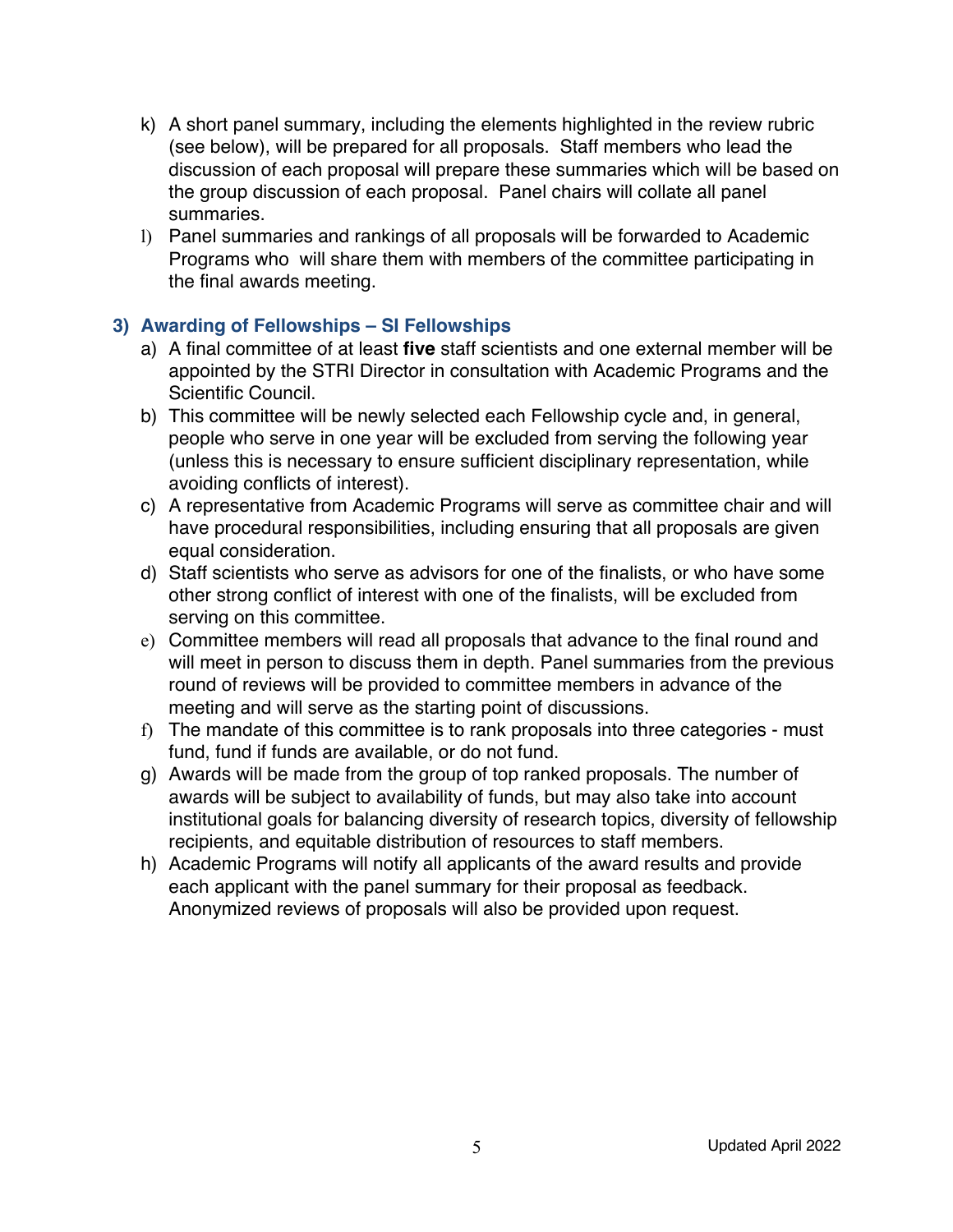# **Awarding of STRI Fellowships**

## **3-year Tupper Postdoctoral and Coates Fellowships**

- a) All finalists selected in Round 2 will be invited to give a brief virtual talk to staff scientists (15-20 min) presenting aspects of their proposed project that were not covered in their application
	- Talks should be coordinated so they all occur on the same day, if possible
	- Candidates should be given the opportunity to present in the language of their choice. If not presented in English, simultaneous translation should be provided
- b) All staff scientists may participate and there will be 30 minutes for questions and discussion following the applicant's talk.
	- An applicant's advisor may ask questions but will not be permitted to help defend the proposal
- c) Awards will be decided on by voting. All staff scientists who attend the talks may vote via anonymous ballot (provided they wrote any reviews requested in Round 1 and participated on a review panel in Round 2), using the same final ranking and score tallying protocol under the current system.
	- The proposals receiving the highest numbers of votes will be awarded a fellowship (one Tupper and one Coates award per year)
- d) Academic Programs will notify all applicants of the award results and provide each applicant with the panel summary for their proposal as feedback. Anonymized reviews of proposals will also be provided upon request.

## **D. Ross Robertson fellowships for field research on neotropical shore-fishes**

In 2022, the Robertson Fellowship will be a 3-month predoctoral fellowship. We recommend that applications are reviewed using the below guidelines for Short Term Fellowships, with the exception that the review committee include members of both the STRI and NMNH staff scientist communities, as per the terms of the endowment.

Moving forward, when the endowment is able to support a three year postdoc, we recommend that applications are reviewed as described above for Tupper/Coates fellowships, with the following differences:

Round 2: Selection of finalists

- a) Review groups will include staff scientists from both STRI and NMNH, as per the terms of the endowment
- b) The number of review groups will depend on the number of applications received.
- c) If the number of proposals received for the Robertson fellowship in a given year warrants only one review committee, this committee may make the final recommendation for awarding of funds
	- (1) In this case, awards will be decided on by voting. Committee members will vote via anonymous ballot using the same final ranking and score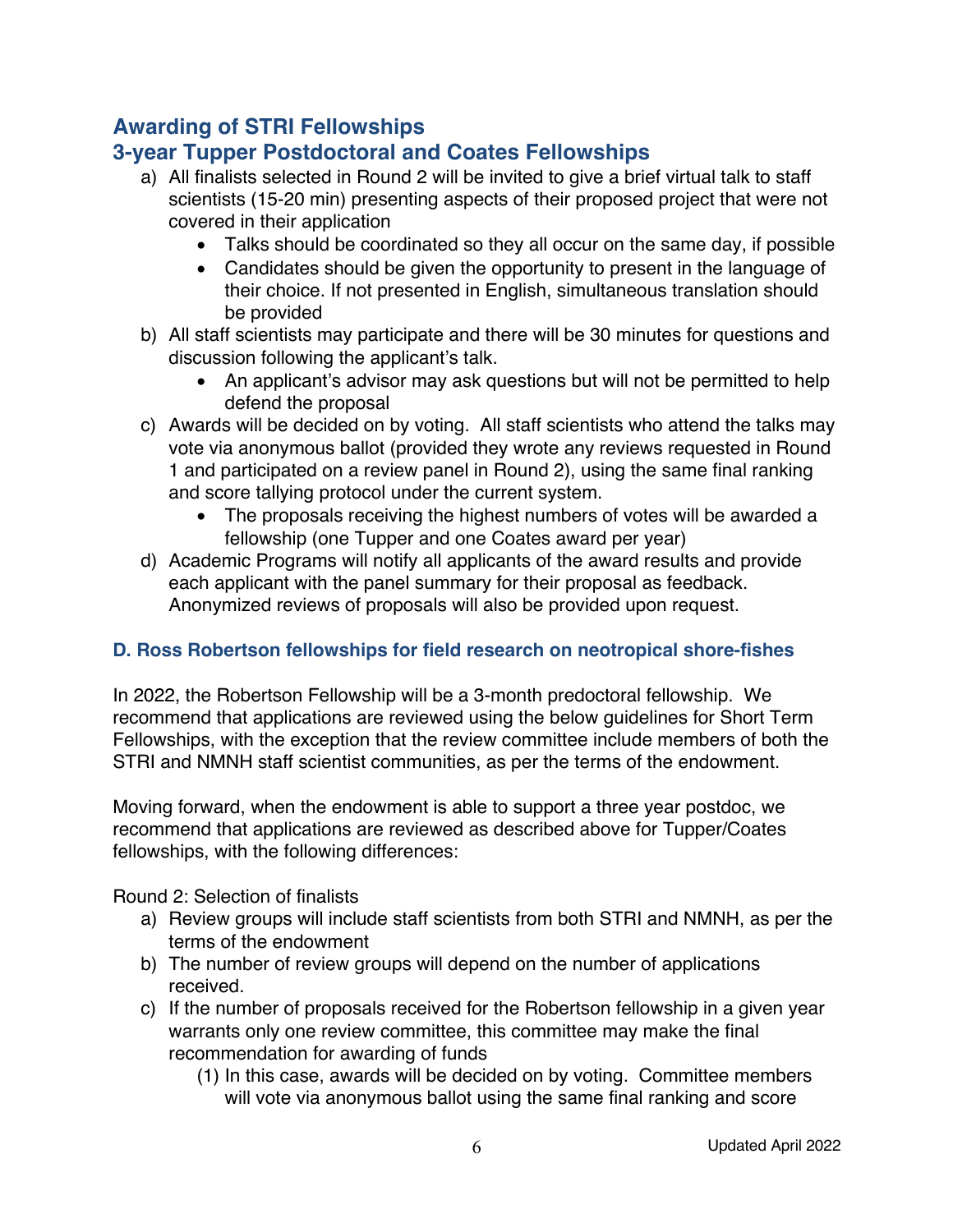tallying protocol under the current system. The proposal receiving the highest numbers of votes will be awarded the fellowship

- d) If there are multiple review committees, each one may advance two proposals as "top priority for funding".
- e) Proposals included in the "Fund if possible" category should be ranked based on the votes they received.
	- (1) Proposals with top rankings in this group are considered alternates that may be evaluated in the final round of fellowship review if two proposals are not advanced by all review groups.

Round 3: Awards will be made according to the guidelines for Awarding of Fellowships – SI Fellowships. The final committee should include at least five staff scientists from STRI and NMNH and one external committee member.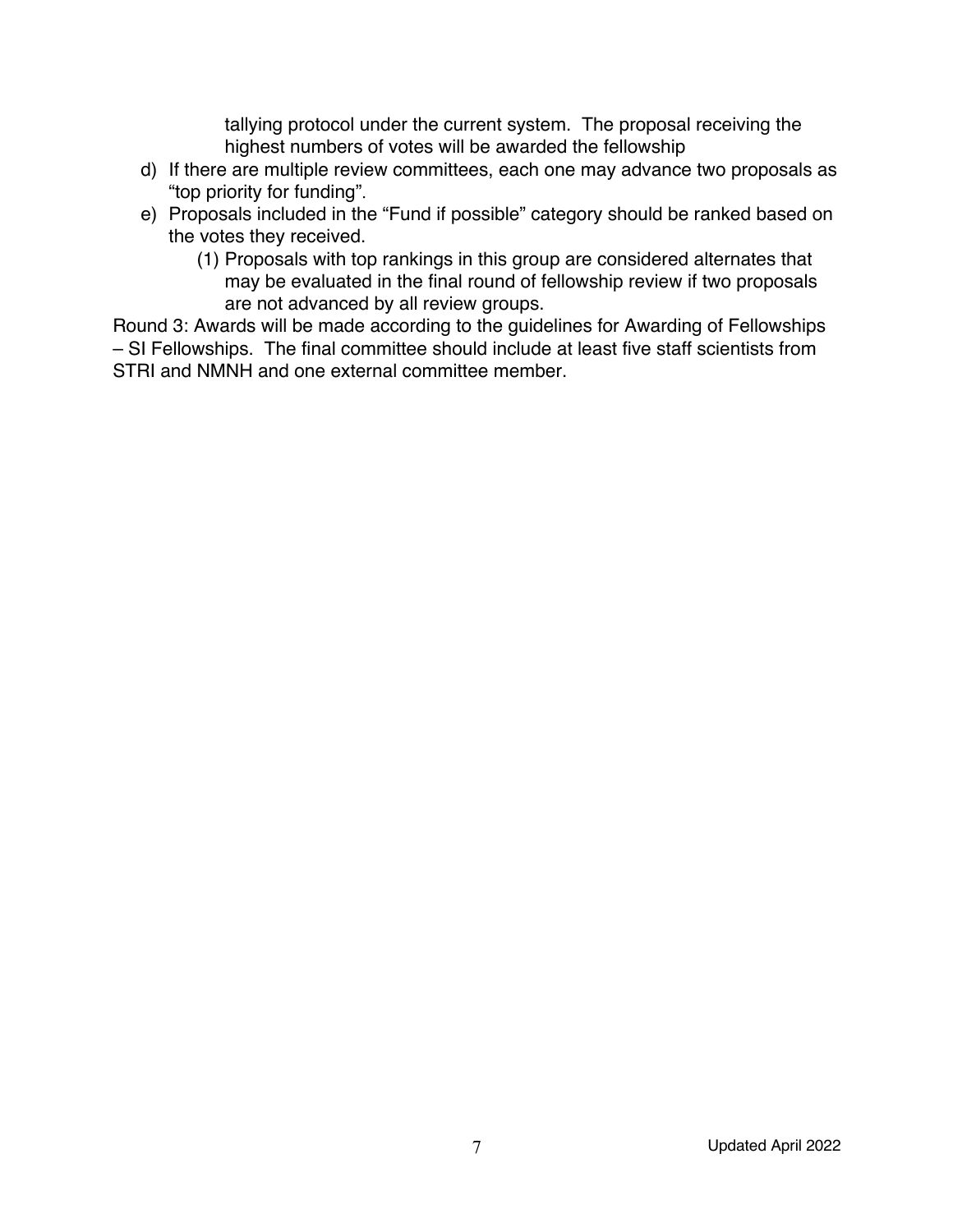# **Staff participation:**

- **1) Initial Written Review (Round 1)**: All current staff scientists, emeritus staff, research associates, and former postdocs can be called upon to review (emeritus staff, research associates and former postdocs may decline to review). Staff from other SI units and outside experts may be included, if needed.
	- a) A primary advisor and co-advisor should be designated by the applicant. Two independent reviewers will be assigned to each proposal through Academic Programs.
	- b) If a reviewer fails to submit their review by the deadline that is given to them, they will not be allowed to participate in subsequent rounds of deliberations or voting.
		- **i)** New reviewers will be assigned by Academic Programs as needed when reviews are not submitted by the deadline. These reviewers will be given two weeks to complete their reviews.
	- c) If the main advisor of a proposal does not submit a review, Academic Programs will contact the applicant and assist them with finding a new advisor.
- **2) Selection of Finalists (Round 2)**: All current staff scientists will participate in one of the review panels to choose proposals that will advance to the final round of consideration. Research associates, former postdocs, and emeritus staff may also be included in the panels (provided they did not decline to review or neglect to write a review requested in Round 1).

#### **3) Final decision (Round 3)**:

**SI Fellowships**: A committee of at least **five** members will be formed from current staff scientists who are not primary advisors (or do not have other major conflict of interest) on proposals that have advanced to the final round. RAs and emeritus scientists may also be asked to serve on the committee as external members, as needed.

**Tupper and Coates fellowships:** All staff scientists should participate and vote (provided they wrote any reviews requested in Round 1 and participated in Round 2).

**Robertson Fellowship**: A committee of at least **five** members will be formed from STRI and NMNH staff who are not primary advisors (or do not have other major conflict of interest) on proposals that have advanced to the final round. RAs and emeritus scientists may also be asked to serve on the committee as external members, as needed.

#### **Review Rubric (many questions adapted from SOLAA):**

- 1) Who is the candidate? Comment on:
	- a. The quality of the applicant's training, qualifications, and publication record (in the context of their academic level)
	- b. Potential for the applicant to become a future leader in their chosen field
	- c. Demographics is the candidate from an under-represented community?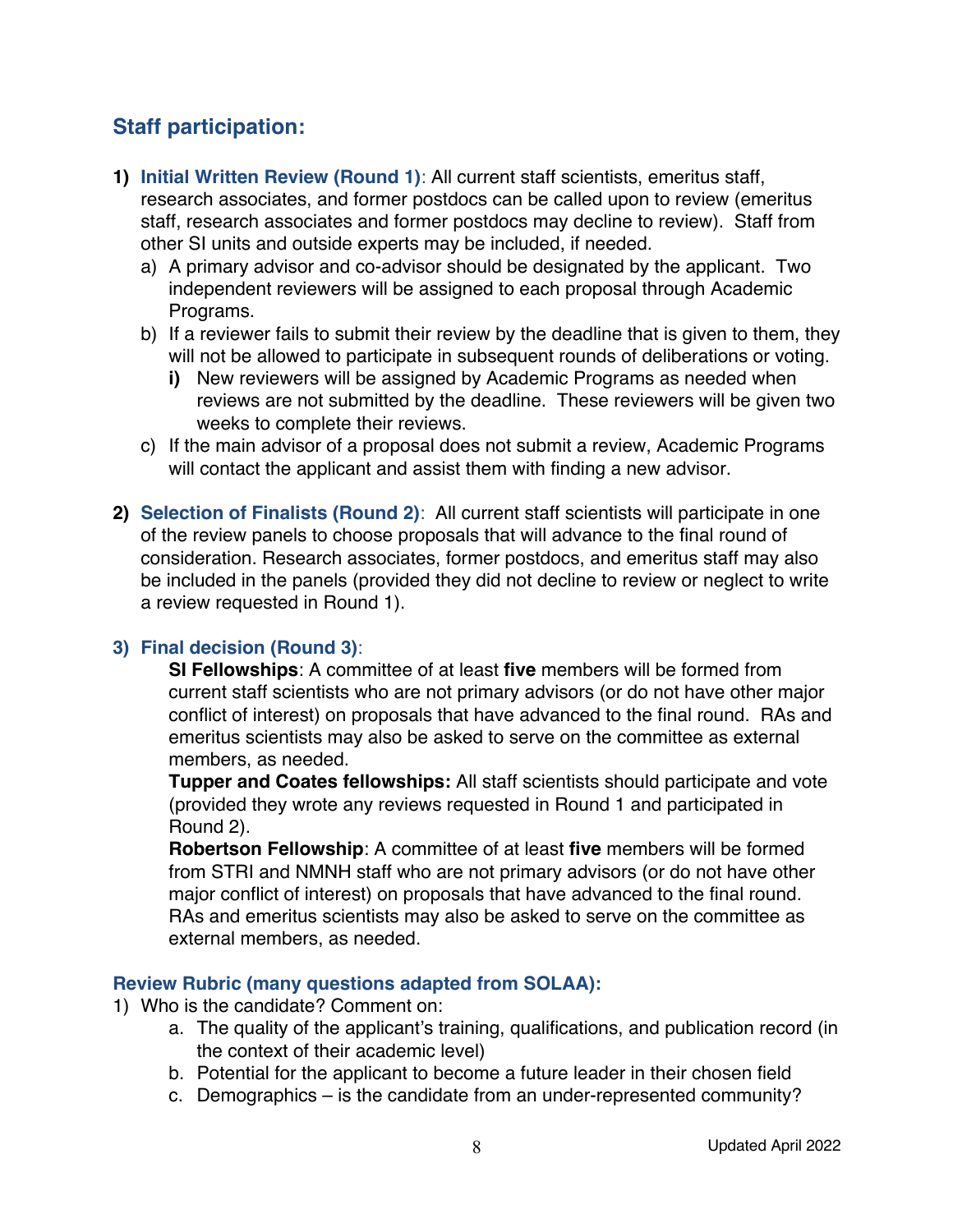- d. The candidate's diversity statement any circumstances that may have influenced the applicant's training and opportunities
- e. Has the applicant worked at STRI previously (e.g. intern, predoc, postdoc)? If so, which staff scientist(s) were they affiliated with?
- 2) Research quality and vision
	- a. Is the topic innovative or original?
	- b. Is the proposed work well-defined and clearly justified?
	- c. What will be the significance of the work to its field?
- 3) Methodology
	- a. Is there a hypothesis/research question? If not, is the work exploratory (e.g. taxonomy)?
	- b. Do the methods address the hypothesis/research question?
- 4) Project Feasibility
	- a. Can the project be completed in the proposed time frame?
	- b. Is the budget adequate and well justified?
	- c. Will additional funds be needed to complete the project? If so, where will these funds come from?
- 5) Evidence of support from advisors and collaborators
	- a. Are there any problems with availability of space, facilities, equipment and/or other resources needed for the project or proposed research during the requested dates of tenure?
	- b. Will the advisor provide funding to support the research?
- 6) Potential benefits to STRI. Such as:
	- a. New expertise
	- b. New collaborative opportunities
	- c. New technologies
- 7) Overall ranking:
	- $5$  = Excellent,  $4$  = Very Good,  $3$  = Good,  $2$  = Fair,  $1$  = Poor. 0 = Unsuitable
- 8) Additional general comments from the advisor/reviewer, including:
	- a. A statement describing any assistance given to the applicant in preparing the proposal.
	- b. A statement regarding whether or not the reviewer anticipates being a collaborator on the research, contributing funding or technician support to the research, and/or describing any other conflict of interest
		- i. Any previous collaboration with the applicant, including publications, grant proposals or funding, and mentorship, should also be detailed
	- c. A self-evaluation of the reviewer's expertise and how well they feel they can evaluate the proposal (e.g., high level of expertise in all areas of the proposal, or just part – such as familiarity with the study organism or a particular technique employed).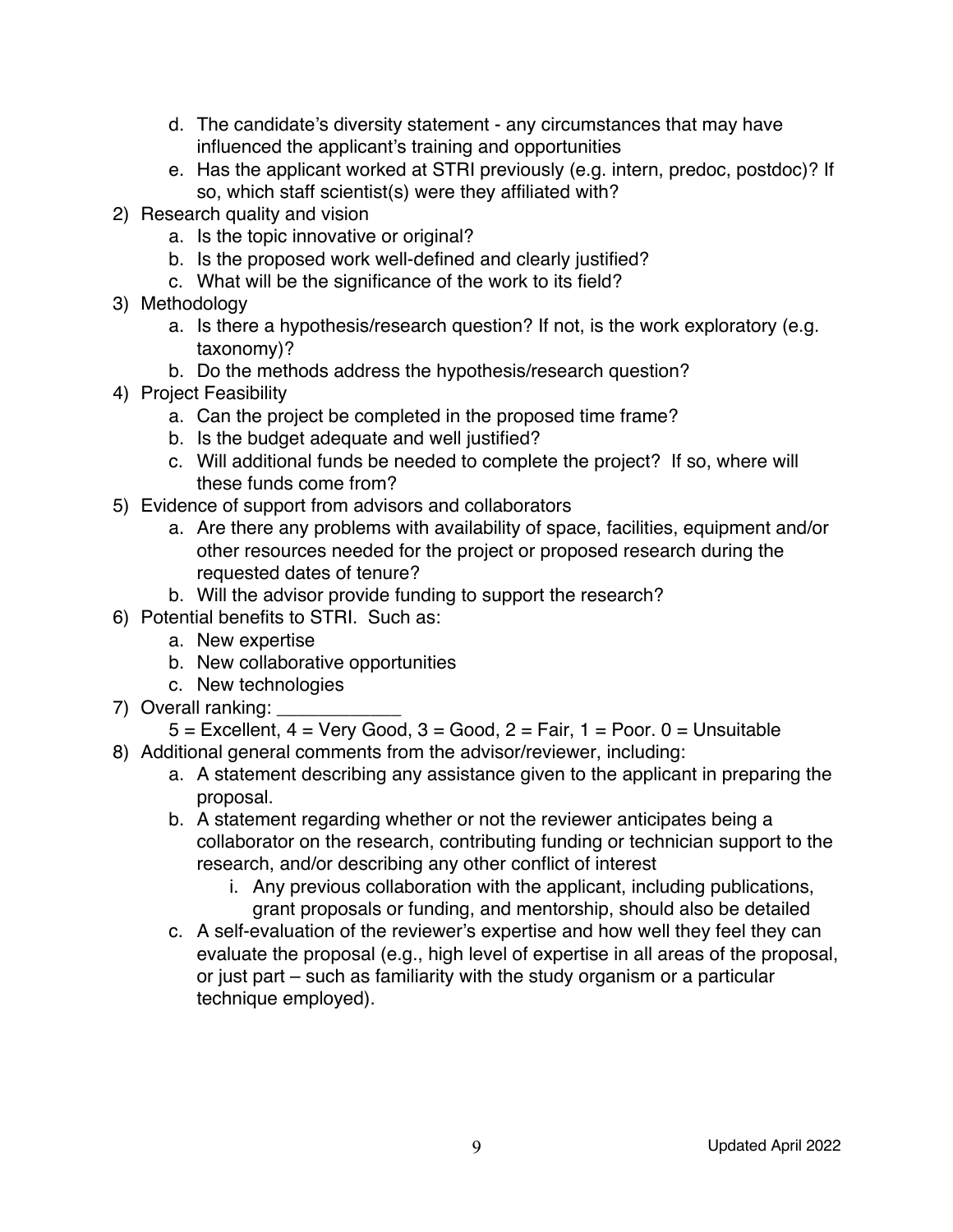# **Short Term Fellowships**

Academic Programs will request staff scientist participation in review committees as needed, subject to the constraints outlined below, and will provide the Director's Office with a record of staff participation in fellowship review at the end of each fiscal year. This record should also include the list of staff scientists who were ineligible to serve on these committees (e.g. because they served as advisors in a given round).

Short term fellowship applications may be submitted in either English or Spanish.

#### Short Term Fellowship (STF) review:

- 1) Main advisors and co-advisors will be assigned to each proposal by Academic Programs
	- a) Main advisors must be current STRI scientific staff and should be requested by the applicant
	- b) If no co-advisor is indicated in the application, Academic Programs will assign a co-advisor to each applicant
	- c) The spouse or de-facto partner of a main advisor cannot serve as co-advisor to a proposal.
	- d) Applicants may identify members of the STRI community that they would like to have excluded from consideration as an advisor of co-advisor.
- 2) Main advisors and co-advisors will write reviews and submit them to SOLAA
	- a) If an advisor has multiple applicants, they should rank each one and provide a justification for this ranking
- 3) Academic Programs will form review committees
	- a) All staff scientists may be asked to participate in these committees. If needed, Research Associates, emeritus scientists, staff members from other SI units, and postdoctoral fellows can be included in the review committees to increase the breadth of expertise.
	- b) Main advisors, or other staff members with a conflict of interest, should not be included on the review committee for that cycle of STF review
		- i) In cases where conflicts of interest cannot be avoided, co-advisors or other committee members with conflicts will step out during the discussion of any proposals where they have a conflict of interest
- 4) Committee meetings will be chaired by a member of Academic Programs who will ensure equal time for discussion of each proposal
- 5) After discussion of all proposals, proposals that have received high rankings from their advisors and favorable discussion from the committee will be considered as priorities for funding. Committee members will submit anonymous rankings of all proposals in this category to assist with award decisions, using the same final ranking and score tallying protocol under the current system.
	- a) Awards may be subject to availability of funds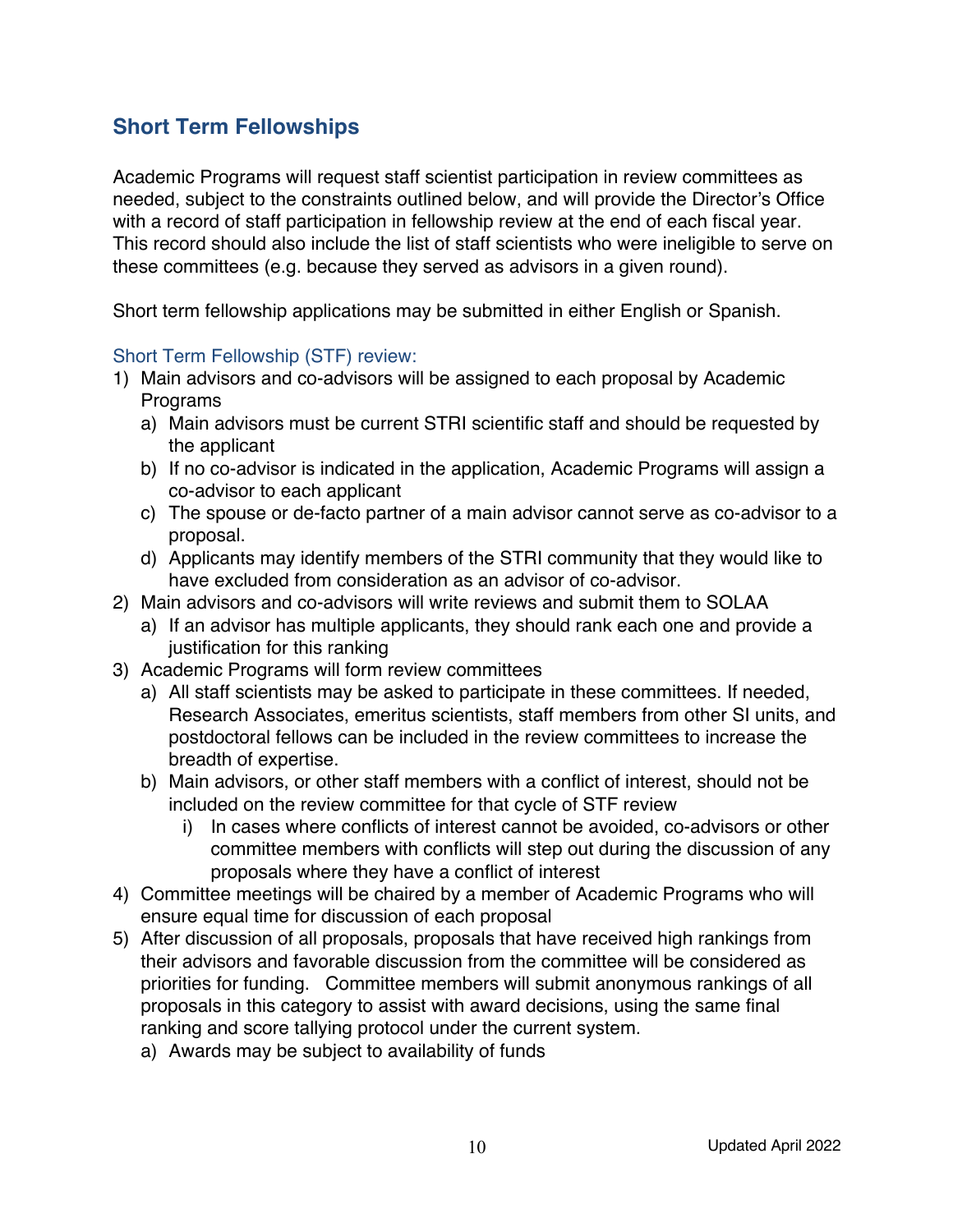## **Internships**

Academic Programs will request staff scientist participation in review committees as needed, subject to the constraints outlined below, and will provide the Director's Office with a record of staff participation in fellowship review at the end of each fiscal year. This record should also include the list of staff scientists who were ineligible to serve on these committees (e.g. because they served as advisors in a given round).

#### Internship review guidelines:

- 1) Scientific staff members who wish to host interns, must develop an internship project proposal that they will submit to Academic Programs at least 3 months before the application deadline
	- a. Intern project descriptions should be written using the standardized template that is available from Academic Programs
	- b. Academic Programs will post all project descriptions on the STRI webpage in English and Spanish so that candidates can view all available projects and submit their application
- 2) Primary mentors must be current STRI scientific staff
	- a. Secondary mentors may be Research Associates or postdocs
	- b. The spouse or de-facto partner of a primary mentor cannot serve as comentor to a project.
	- c. Doctoral students may not serve as mentors or co-mentors to a project
- 3) Applications may be submitted in either English or Spanish
- 4) Applicants may apply to two projects but should indicate their top choice
- 5) Mentors and co-mentors will review all applicants to their project and submit their comments to SOLAA
	- a. Comments should include a mentoring plan and should also include specific goals and learning objectives for individual applicants
	- b. In cases where a project receives multiple applications, mentors may contact the applicants and arrange for a virtual meeting to discuss the opportunity and better understand the applicant's interests prior to submitting their review
	- c. When multiple applications are received, the mentors should rank their applicants and provide justification for these rankings
	- d. Up to two applicants per project may be advanced for consideration for an intern award by the review committee.
	- e. The lack of comments uploaded to SOLAA from the primary mentor will be considered a lack of support for the applicant
- 6) Applicants holding PhDs are not eligible for SI-funded internships and should be encouraged to apply for other SI/STRI fellowship opportunities
- 7) Academic Programs will form review committees
	- a. All scientific staff may be asked to participate in these committees. If needed, lab managers, Research Associates, emeritus scientists, staff members from other SI units, and postdoctoral fellows can be included in the review committees to increase the breadth of expertise.